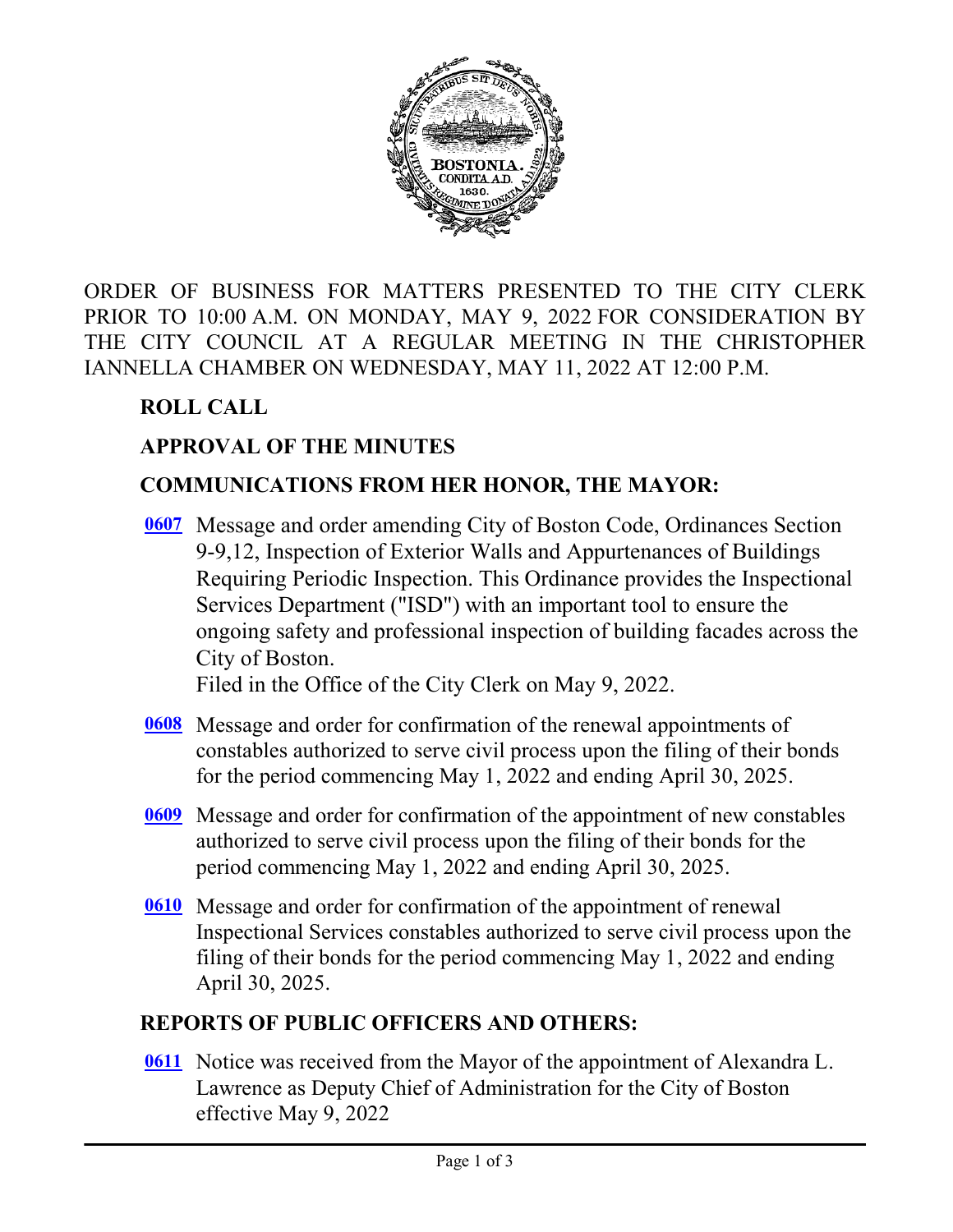- [0612](http://boston.legistar.com/gateway.aspx?m=l&id=/matter.aspx?key=5759) Notice was received from the Mayor of the appointment of Santiago Graces as Chief Information officer for the City of Boston effective May 9, 2022.
- [0613](http://boston.legistar.com/gateway.aspx?m=l&id=/matter.aspx?key=5760) Notice was received from the Mayor of the appointment of Jose F. Masso as Chief of Human Services for the City of Boston effective May 9, 2022.
- **[0614](http://boston.legistar.com/gateway.aspx?m=l&id=/matter.aspx?key=5761)** Notice was received from the City Clerk in accordance with Chapter 6 of the Ordinances of 1979 re: action taken by the Mayor on papers acted upon by the City Council at its meeting of April 27, 2022.

# **REPORTS OF COMMITTEES:**

[0376](http://boston.legistar.com/gateway.aspx?m=l&id=/matter.aspx?key=5470) The Committee on Planning, Development and Transportation, to which was referred on March 16, 2022 Docket # 0376, Message and order authorizing the City of Boston to accept and expend the amount of Four Hundred Ninety Two Thousand Two Hundred Eighty Six Dollars (\$492,286.00) in the form of a grant, Accelerating Clean Transportation For All, awarded by Massachusetts Clean Energy Center to be administered by the Transportation Department. The grant will fund the launch of an e-cargo bike delivery pilot, which will include supporting local businesses to join the program, submits a report recommending that the order ought to pass.

## **MATTERS RECENTLY HEARD-FOR POSSIBLE ACTION:**

Dockets #0480 0482, Orders for the FY23 Operating Budget, including annual appropriations for departmental operations, for the School Department, and for other post employment benefits (OPEB).

Docket #0483, Order for capital fund transfer appropriations

Dockets #0484 0486, Orders for the Capital Budget, including loan orders and lease purchase agreements.

## **MOTIONS, ORDERS AND RESOLUTIONS:**

- **[0615](http://boston.legistar.com/gateway.aspx?m=l&id=/matter.aspx?key=5744)** Councilor Breadon offered the following: Resolution supporting the naming of the Children's Room in the Faneuil Branch of the Boston Public Library as "JaiJai's Room" in memory of Jairam Miguel Rodrigues Rao.
- **Councilor Mejia and Lara offered the following:** Order for a hearing on **[0616](http://boston.legistar.com/gateway.aspx?m=l&id=/matter.aspx?key=5750)** Workforce Development Housing for City of Boston Employees.
- **[0617](http://boston.legistar.com/gateway.aspx?m=l&id=/matter.aspx?key=5753)** Councilor Mejia offered the following: Order for a hearing on Government Transparency and Accountability Towards Service Provision and Spending on ELL Students.